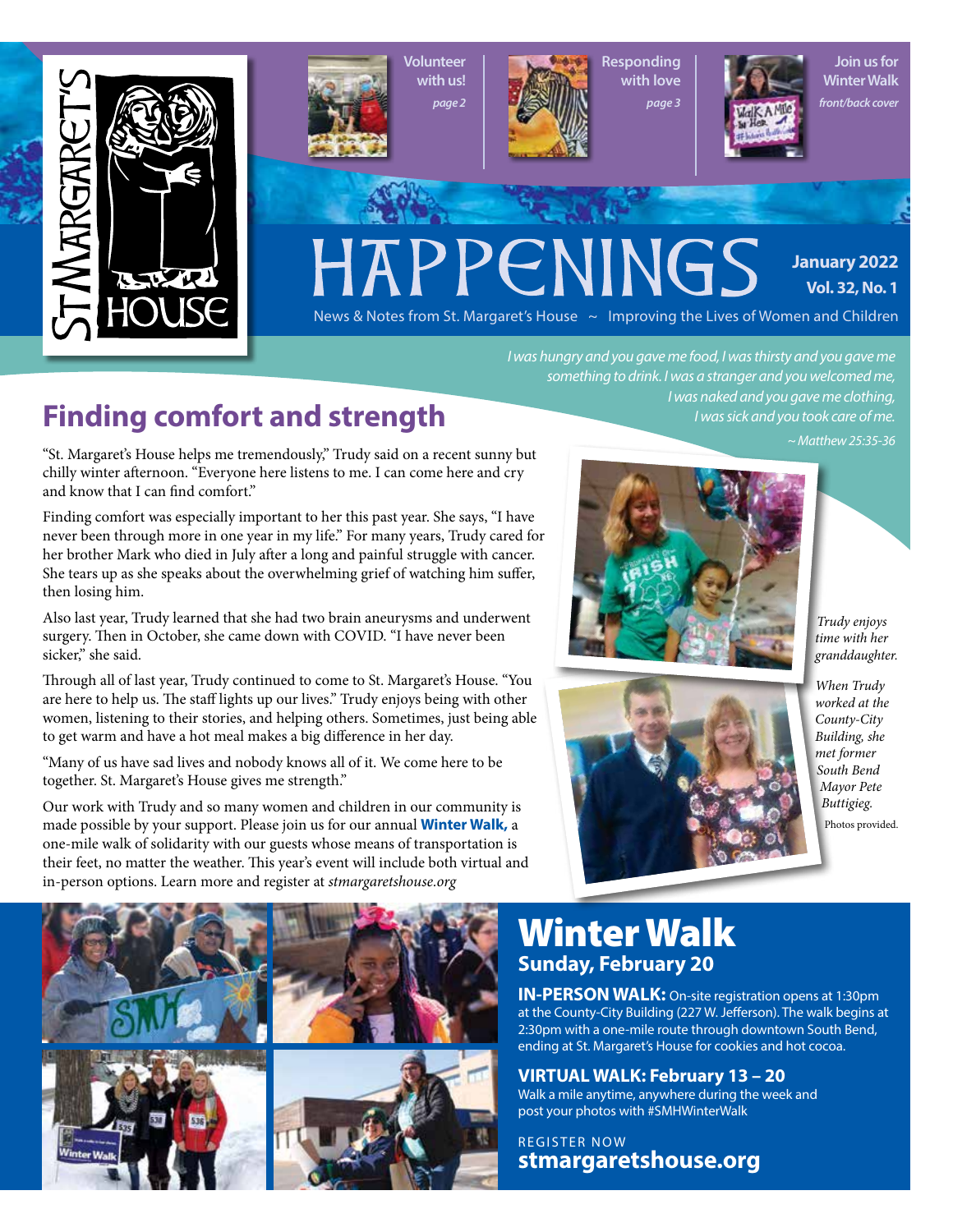



## **Volunteer with us in 2022!**

The work of St. Margaret's House is an interwoven tapestry of guests, staff, donors, and **volunteers.** In 2022, we hope that you will join us in this work. As we increase in-person services for our guests, we are in great need of volunteers.

#### **OUR CURRENT VOLUNTEER NEEDS:**

#### **Kitchen**

Tuesdays, Wednesdays, Thursdays: 9:45am–12:45pm *Prepare food, serve, and clean up after mealtime.*

#### **Front Desk**

Thursdays: 12:45–3pm *Greet guests, answer the phone, and distribute toiletries, diapers, and other items. Some data entry work.*

#### **Clothes Closet**

Tuesdays, Wednesdays, Fridays: 9:45am–12pm *Help guests select clothing items.*

#### **In-Kind Donations**

Any day or time: Mondays–Fridays 10am–4pm *Sort donated items and stock the Clothes Closet.*

#### **Winter Walk**

Sunday, February 20

12:30-2:30pm *Assist with registration.*

1-4pm *Kitchen helpers: make cookie trays and hot cocoa for the post-walk celebration.*

Volunteer orientation sessions are held frequently, offering an introduction to St. Margaret's House, time to meet staff and other volunteers, and a tour of the building, including areas where you will be working.

**To learn more,** please visit our website: *stmargaretshouse.org* under "What We Need" to submit a short form OR contact Mary Fran Brandenberger at *maryfran@stmargaretshouse.org* or **574.234.7795.**

**stmargaretshouse.org** Follow us on Facebook and Instagram **C** 

**[O]** 

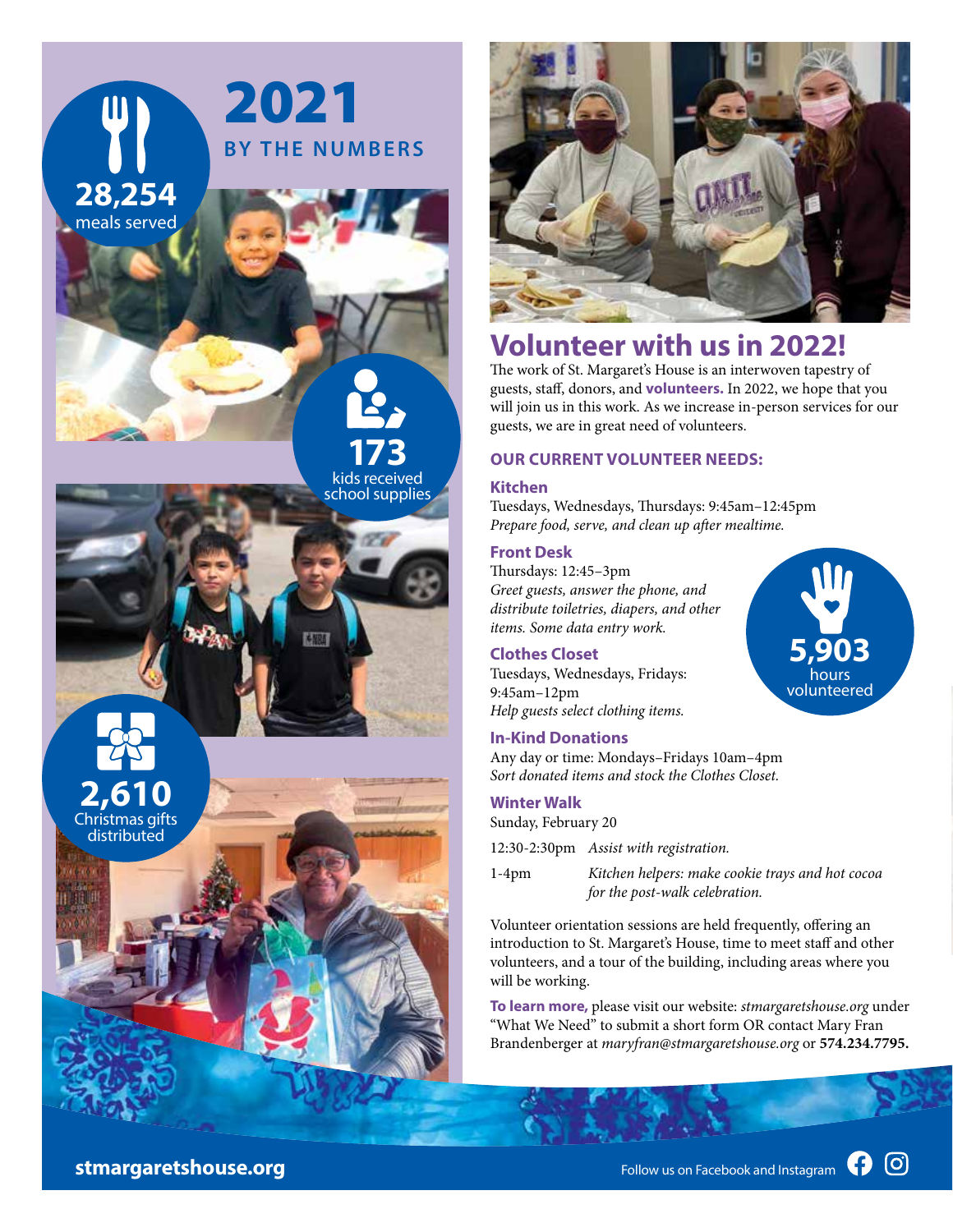# **FAQs: Donating items**

#### **What items do guests need most right now?**

We need seasonal women's and children's clothing that is clean and in good condition. Please do not bring items with excessive wear, tears, stains, missing buttons, broken zippers, etc. We accept only new socks and underwear.

#### **Do you accept household items?**

Linens—towels, sheets, and blankets—are helpful. Small kitchen appliances (in good repair) and pots & pans are practical, too.

Many of our guests walk or ride the bus, and small easy-to-carry items are most appreciated. Because we focus on meeting immediate needs, trinkets and home décor are not useful.



#### **What about children's items?**

Due to safety regulations, we are unable to accept car seats. Please call ahead if you have baby items you wish to donate. Please: no toys or stuffed animals.

#### **Why do you accept donations only on Thursdays? And why can we only bring one bag at a time?**

We have been amazed and overwhelmed by the generosity of our community! Because of the pandemic, we have a reduced number of volunteers to help us sort and distribute items (to help, please see information to the left). We have a limited amount of storage space and are not able to save items for different seasons.

#### **How can I help most?**

Please donate clean items in good condition that are on our current list of needs (on our website). Thank you for helping us to serve our guests with dignity and respect!



*Thank you to South Bend Symphony Orchestra for collecting 418 pairs of new socks for our guests at their "Home for the Holidays" concerts in December.* 

### D I R E C T O R ' S C O R N E R

## **Responding and walking together in love**

A colleague recently gifted me a beautiful, framed print of a zebra, created by local artist



Erica Fleischer. I hung the print in a prominent place on my office wall where, with a glance, it reminds me of the important work we do at St. Margaret's House.



Scientists have discovered that zebras have remarkable instincts for responding to trauma. When a zebra escapes a life-threatening situation, the larger group of zebras circles around her so that she can literally shake off the trauma and move on with life.

In November, the granddaughter of one of our guests was killed by gun violence in South Bend. The morning after the shooting, this grandmother, still numb with shock, came to us. She forced herself out of bed and out of the house because she knew she needed the support of our community in her grief. In the prayer circle before lunch, she told the other women what had happened. They immediately and instinctively tightened the circle around her and literally held her up as she crumpled.

This is what we do at St. Margaret's House. We support women when the unthinkable happens, and walk with them through it. Trauma leaves binding scar tissue in its wake. We gently massage that scar tissue and help loosen its grip on a woman's life. We do this by way of a listening ear, non-judgment, education, and—most importantly—love.

Our many faithful and generous donors and volunteers make our difficult, yet beautiful, work possible. As I transition into my new role as director here, I am continually humbled by the trust and confidence that you all have in the good work we do. I pray for God's guidance so that St. Margaret's House can continue to be worthy of your support.

*~Katie Elliot, M.Div., Ph.D., Executive Director*

St. Margaret's House *Happenings* is published quarterly by the Board of St. Margaret's House, Michelle Bryant, President. St. Margaret's House is a project of the Episcopal Diocese of Northern Indiana and the Cathedral of St. James, South Bend, Indiana. Thank you to REAL Services, Inc. for their sponsorship. The scarf used in the design of this newsletter was created by a SMH Silk Creations volunteer.